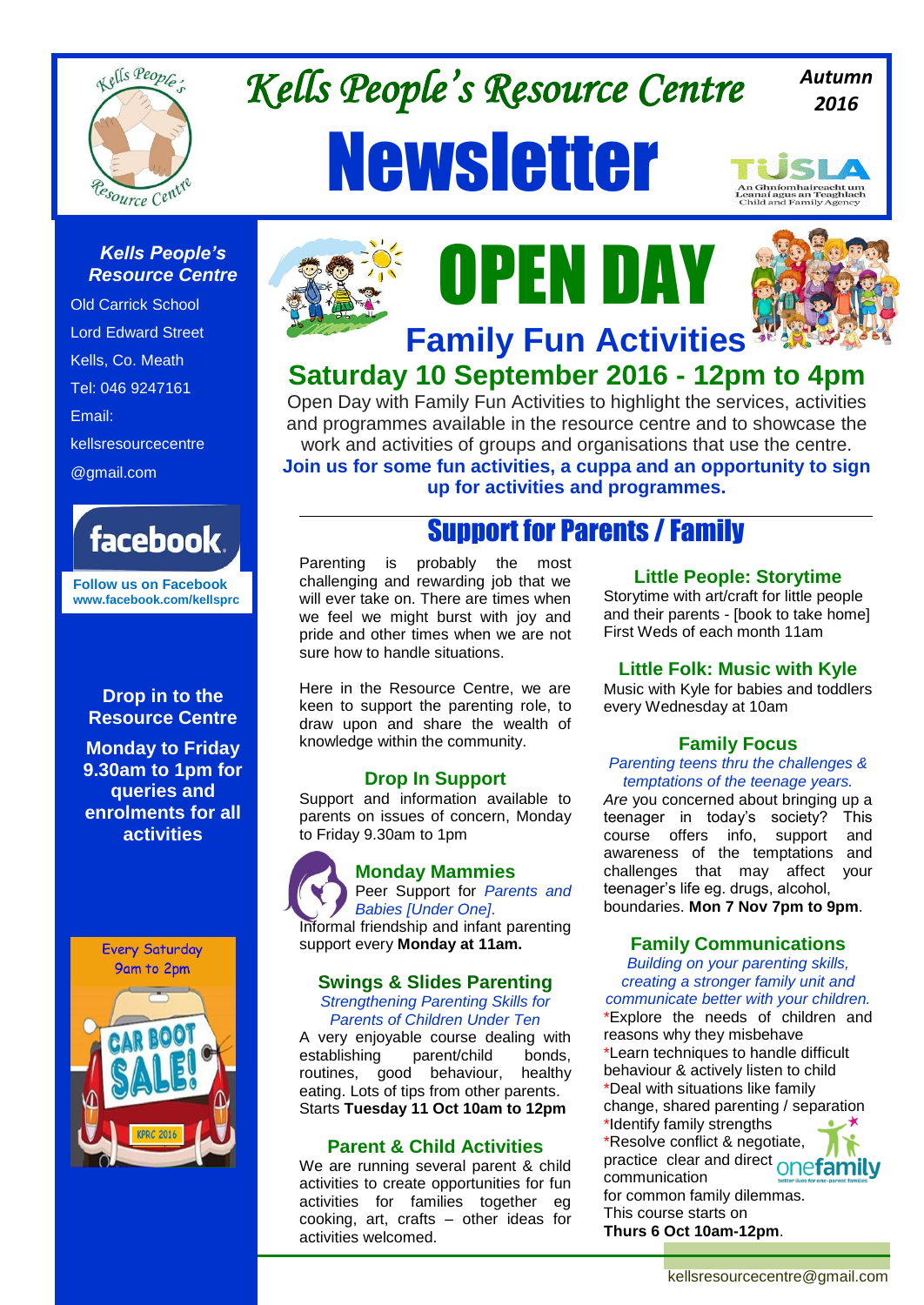## Meet the Staff

Staff look after the day to day running of the Centre and the various programmes and services



#### **Angela Murphy**

**Co-ordinator** kellsresourcecentre @gmail.com Programme & Centre **Management** Family Support Community Development



#### **Shirley McGarry Administrator** kprcshirley@gmail.com Administration

Training & Supports **Fundraising** 

**Eugene Gillick Support Worker** kprceugene@gmail.com Project Support

**Danielle Lynch Support Worker** kprcdanielle@gmail.com Youth Work Family Support

# Resource Centre Support Services

Kells People's Resource Centre

#### **Drop-In Support Service**

is provided to members of the local community. The service is available 9.30am to 1pm Monday to Friday and assists people to deal with a range of issues through the provision of information, communication, support, training as well as access & referrals to other services.

- $\checkmark$ Information & Support
- Community Queries
- Family Support Queries
- Activities Sign Up
- $\checkmark$ Training Registration
- $\checkmark$ Admin Resources
- Communications
- Use of Equipment
- Use of Facilities
- Computer / Internet Use
- Job Seeking Support



#### **Use of Resources**

Page 2 of 4

We provide access to a range of office and communication resources to individuals and community groups:

> **Computer / Internet Telephone Photocopying Administrative Support Room Hire**

#### **Computer/Internet Access**

- $\checkmark$  Internet & Email
- $\checkmark$ Skills Development
- Course Assignments
- $\checkmark$  Job Search, CVs & Applications
- Contact with home
- Online Social Networking
- $\checkmark$ Information & Research

#### **Job Seeking Support**

- $\checkmark$  Help with CVs
- Application Forms & Letters

Grant aided installation and service promoting confidence & independence For more info call Shirley 046 9247161

- Online Job Seeking & Applications
- $\checkmark$ Printing

## Support Services for Older People

.

**Mature Movers – over 55s** Meath Local Sports Partnership Join Carmel at 10am on Thursday in the Resource Centre. For more info call 046 9067337

Money and Budgeting Advice Service is available by appointment in the Resource Centre just call **MABS** at 0706 072680

mad

**Citizens Information**  **Senior Alert Scheme** For peace of mind 24-hours a day for the older person.



## **Amanda Whelan Support Worker**

kprcamanda@gmail.com Wellbeing Programme Project Support



**Mary Feekery Administrative Asst** kprcmary@gmail.com Administration Training & Supports





Centre and the grounds Resource Centre every Wednesday 9.30am to **AA Meetir**<br>1pm. This is a free Alcoholics 1pm. This your rights & entitlements.

## Outreach Services



new approach by DSP to employment activation targeting long term unemployed people [over 12 months] to assist them to secure and sustain full time paid employment or self employment. Referral through Department of Social Protection.

#### **AA Meeting**

confidential service about meet in the Resource Anonymous Centre each Tuesday 1pm

\_\_\_\_\_\_\_\_\_\_\_\_\_\_\_\_\_\_\_\_\_\_

#### **JobMatters**

Jobmatters is a free employment & recruitment service covering County Meath that assists people with a disability in securing and maintaining work. For appointment call 046 9060717

#### **Adoption Tracing & Peer Support**

Self-help guide & peer support for adopted adults wishing to trace/reunite with natural family. For appointment call 046 9247161

**Are there other outreach services that you would like to see in the Resource Centre?**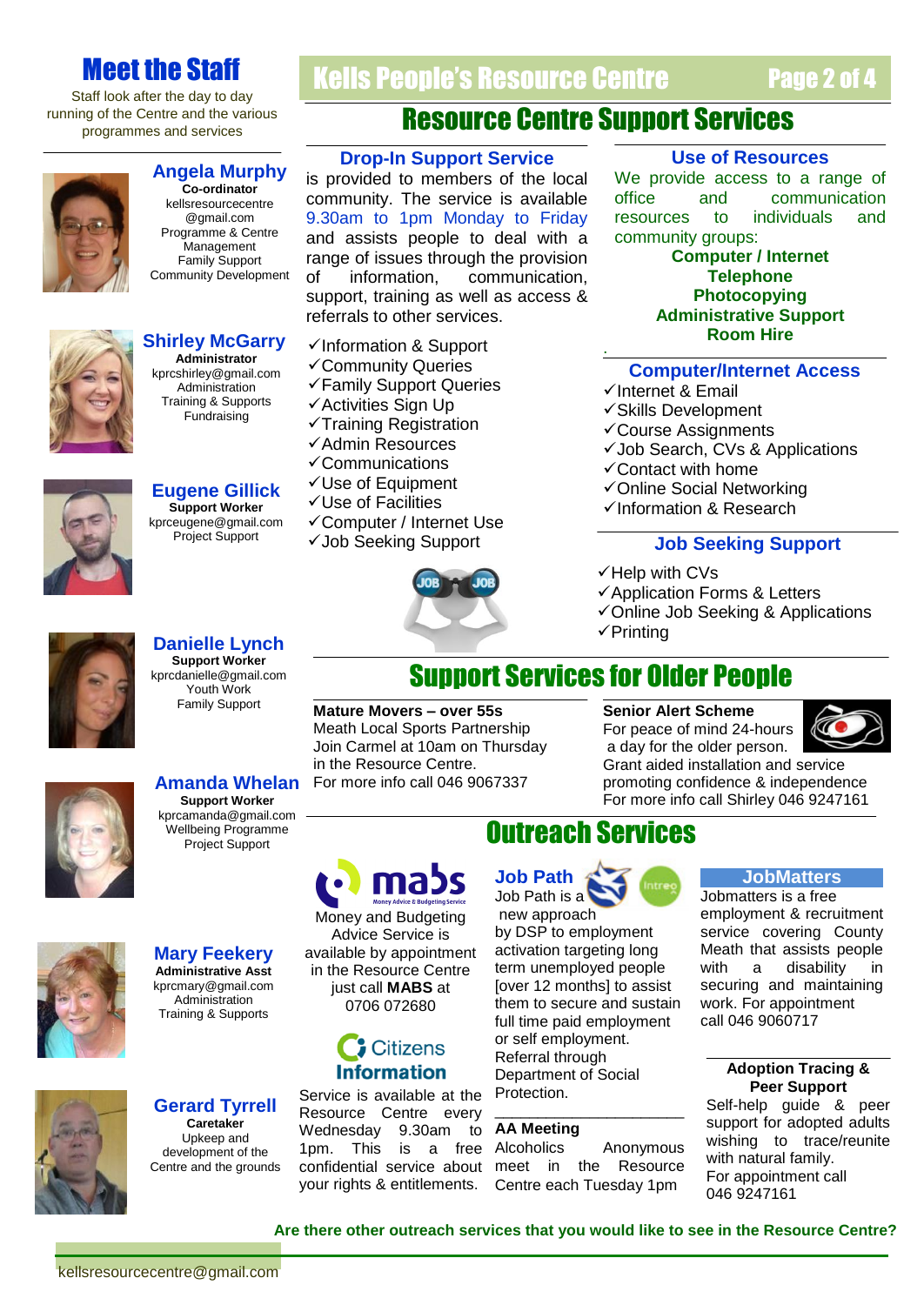## Page 3 of 4 Kells People's Resource Centre

## Training Opportunities

**€10 refundable deposit secures your place; €5 per class, unless otherwise stated** Deposits refunded on full completion of the course. Call 046 9247161 to book

#### **Stained Glass**

Learn to make wonderful creations with stained glass. Course starts Friday 21 Oct 10am to 12pm.

### **Women's Development**

Programme of personal & skills development and exploring women's social issues. Course starts **Tuesday 04 October 10am to 1pm**

### **Cookery Courses**

We are running a range of six week cooking course s which show participants how to cook healthy meals on a budget. If you are interested in good nutritious food this is the course for you. Courses available for beginners, improvers, advanced and parent/child courses.<br>Contact the Resource Contact the Centre for more info.

#### **Community Leadership Skills Programme**

Learn community leadership skills that will help you in many aspects of voluntary work, service and community development activities. Key skills development, know-how, guidelines, group development and committee skills. **Thursday 7pm to 9pm**

## **Kells 4 Women Group Kells Men's Shed**

Kells 4 Women Group is a group of local women when activities, ad women a development programmes. If you are interested in joining the group contact the Resource Centre. **New members welcome**!



Do you or someone < in your family need help with taking the first steps online? Our Beginners & Improvers Computer Courses will help you learn to send emails, internet searches, banking online, social media etc! **Classes start on Friday 7 October 10am to 12pm**

#### **English Conversation**

Improve your English language skills every Monday 11am to 1pm All ages & nationalities are welcome.



**Kelly Gartland Secretary**



**Fiona Conroy**





**Dermot McDonagh Chairperson**

**Marjan Boers Treasurer**



**Dawn Nelson**



**Emma Insley**



**Bernard Joyce**

The Voluntary Board of Management ensures that the Resource Centre meets the needs of the community

| $1.011$ order to a group of $10001$ |                                          |
|-------------------------------------|------------------------------------------|
| o come together for social          | year. The group meets at the Resource    |
| ddressing issues of concern to      | Centre every <b>Friday 10am to 12pm</b>  |
| ind running personal/skills         | undertaking a range of activities. Kells |
| lf vou are<br>programmes            | Men's Shed are currently fundraising and |

# Youth Programme

*KPRC provides positive recreational & development activities for young people. We need the support of local adults to volunteer to help. Call 046 9247161*

**welcome!**

#### **Children's Art Club**

Art Club returns on Friday 16 September 5pm-6pm. Art & craft activities suitable for children 6-8 and 8-12 years.

#### **Kells Angels Youth Club**



[ages 8-12] returns Friday 25 September 6.30pm – 7.30pm. A range of indoor & outdoor activities, fun & games.

#### **The Brickx Club**

The Brickx Club starts on Friday 23 September 6pm to 7pm. Queries to Sarah-Jane 086 1785513



**Kells Foróige Club**

Kells Men's Shed was initiated earlier this

seeking suitable premises around town to base themselves. **New members** 

Kells Foróige Club are back on Monday 12 September 8pm-9pm. A great programme of activities for 12-15 year

olds including fun activities, social & community projects, national competitions –new members welcome!



#### **LGBT Youth Group**

New youth group for young LGBT or Questioning young people starts in September. **More info 086 3661338**







**Stephen McGowan**





# Board of Management

Meet the